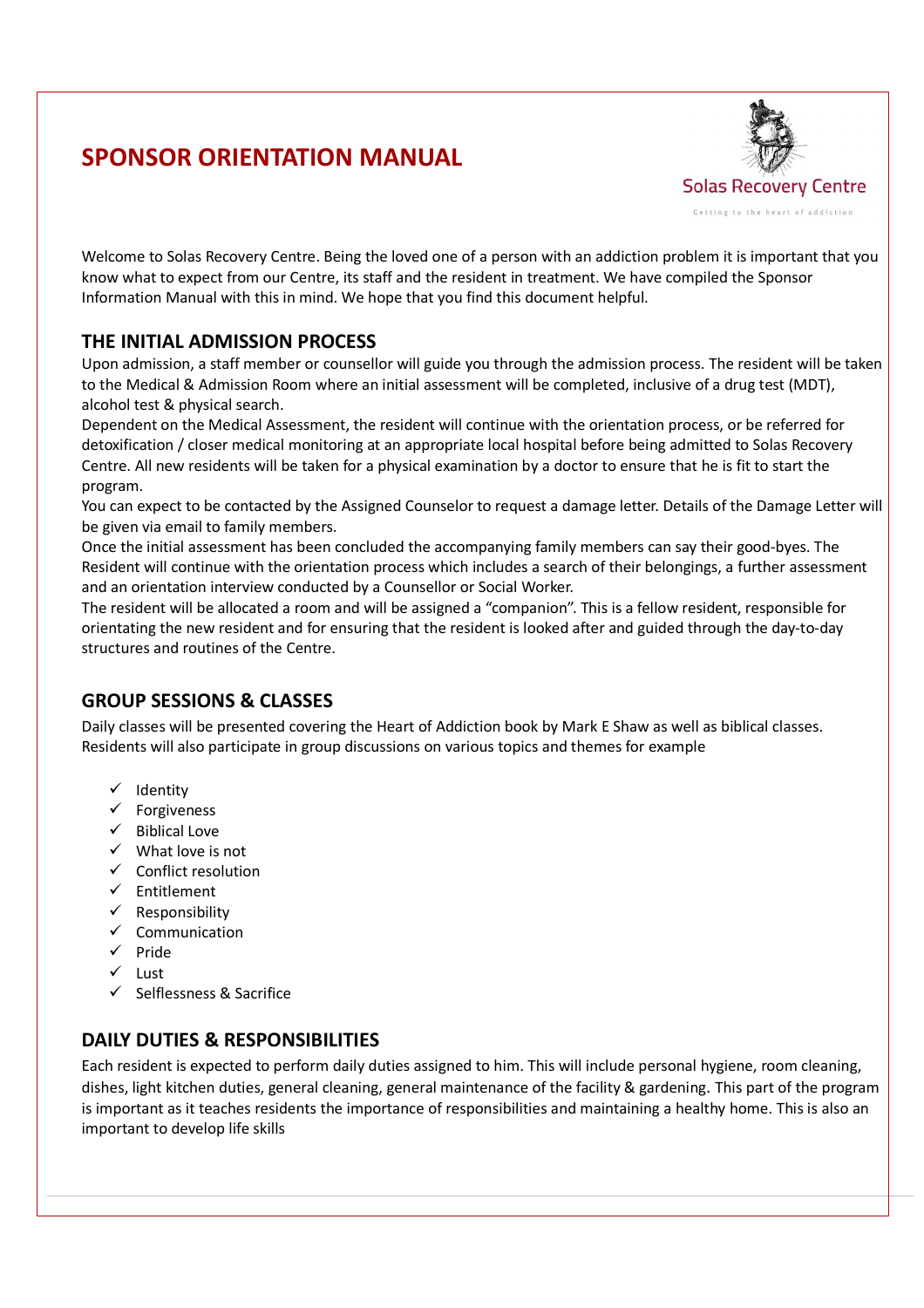# **LIFE SKILLS DEVELOPMENT**

Making use of various activities we will aim to teach residents life skills such as:

- Decision making
- Problem Solving
- Effective communication
- Coping with stress , trauma & loss
- Task completion
- Time Management

# **PHYSICAL FITNESS / ACTIVITIES**

Our program will involve physical/sport activities such as:

- Beach volleyball
- Soccer
- Squash
- Swimming
- Jogging
- Beach-Rugby
- Cricket
- Gym

# **RELAPSE PREVENTION**

Relapse prevention is a critical part of the program where we aim to equip residents with the tools needed to prevent relapse. We will present classes using the Mark E Shaw book 'Relapse: Biblical prevention strategies'

# **BIBLICAL TEACHING / CLASSES**

Biblical classes will be presented by a Spiritual leader during the week as part of the syllabus. We will also have a church service on Sundays

# **BRAIN EXCERCISES / CRITICAL THINKING**

As we realize that most residents have difficulty with memory as well as making decisions and critical thinking, we have added Brain Exercises to our program in the form of Quizzes, puzzles, riddles and other exercises that will develop Critical thinking abilities.

# **COMMUNITY SERVICE & CHARITY EVENTS**

An important part of our program will consist of community service where we will give resident the opportunity to serve the community. This will include doing small work for the elderly and widows such as mowing lawns, painting and general maintenance.

# **RECREATIONAL ACTIVITIES**

In order to build a relationship with the residents we will make sure there are enough fun activities scheduled during down time. We offer a pool table, dart, board games, beach walks & games, occasional movie nights, swimming, volley ball, sports, braai nights on site. We will also arrange a monthly off-site recreational activity such as go-carts, zip line etc.

# **FAMILY RELATIONSHIP RESTORATION**

We believe that families need to be restored and family members also need counseling and assistance in dealing with the effects that addiction has on the family. We will therefore host family weekends at the Centre to give the opportunity to family members to find restitution. Counselling will also be available for all family members on request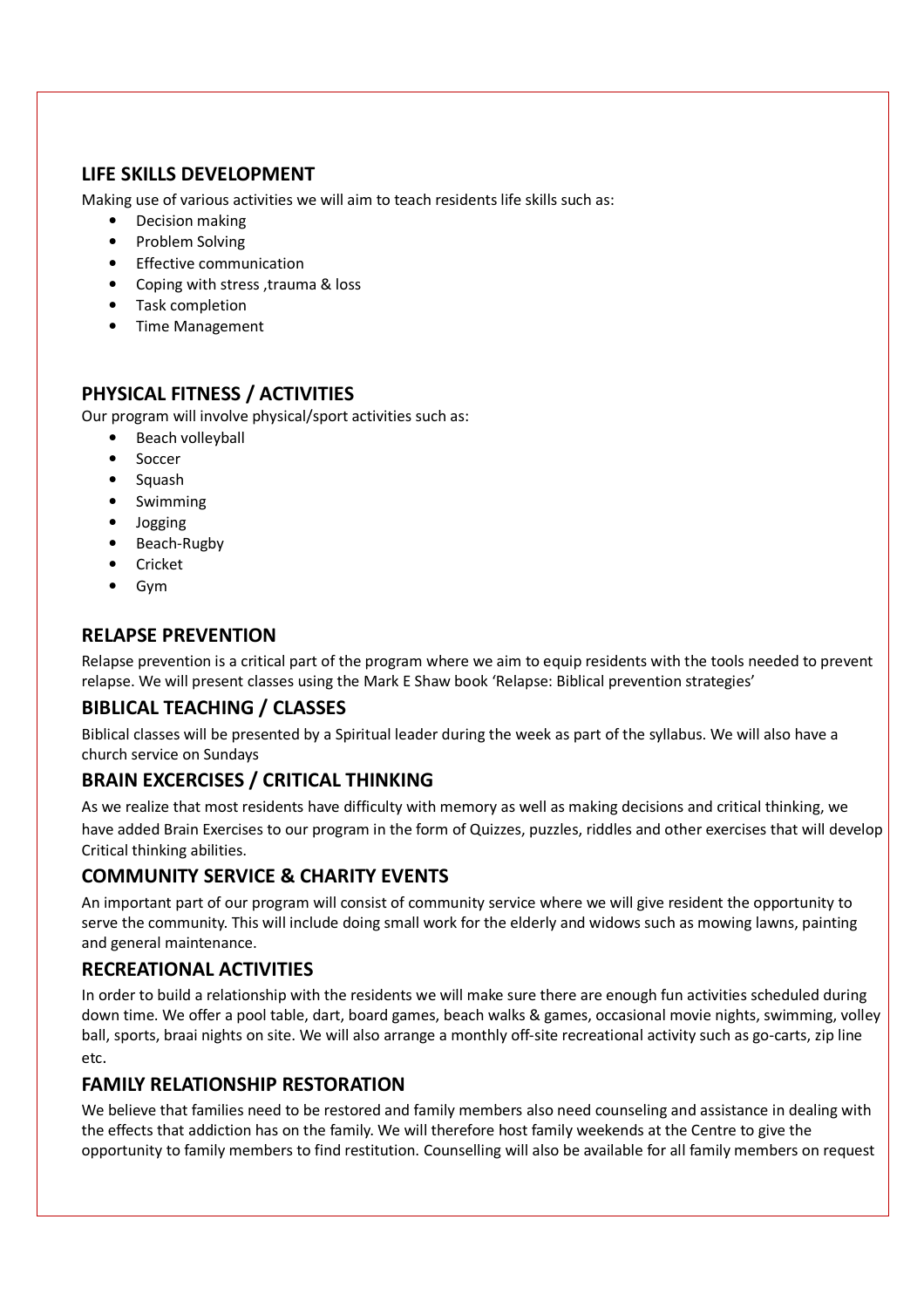### **TUCKSHOP**

Solas Recovery Centre runs a Tuckshop, which stocks basic toiletries, cigarettes, sweets, chips, chocolates and cold drinks. A price list is available on request. Residents are restricted regarding the number of items that they may purchase on a weekly basis. Residents are allowed to order additional items via order form once per week. Sponsors are welcome to place restrictions or impose a budget. A positive balance should be maintained in each Resident's Tuckshop Account at all times please.

### **MEDICAL ACCOUNT**

It is our experience that residents often require additional health services, whilst in treatment. The cost of these health services will be charged to the resident's Medical Account. Our Medical Department facilitates the referrals and arrangements of these additional medical and health services required by the resident. We do expect the resident to maintain an awareness with regards to Medical Account balances and to ensure that they are not abusing the services available. A deposit of R1500.00 is required upon admission and sponsors will be informed should this amount be depleted. Please take note that the cost of transportation to the relevant health service provider will be charged to the resident's Medical Account and must be factored into the budgeting of this account.

A positive balance is to be maintained in the Medical Account please to ensure that there are available funds for any medical appointments and /or emergencies. Detailed accounts and invoices, will be e-mailed and posted monthly, to claim back from your Medical Aid, if applicable.

 \*Available health services include, but are not limited to, the following:

#### *Dental Care*

Dental care is often needed, especially for residents whose drug of choice is opiates, crack-cocaine and/or crystal meth. We strongly suggest you visit your local dentist, prior to arriving at Solas Recovery Centre, however, if this is not possible, Solas Recovery Centre will be able to assist you, through referral, for the necessary dental care.

#### *General Medical Treatment*

Many residents arrive in poor health due to addiction; any visit to the doctor for any medical condition will lead to an additional charge.

# **CONTACT WITH THE RESIDENT**

#### *Telephone*

Telephone communication is only permitted after the initial 2 weeks and is at the discretion of the counselling team. Once telephone communication has been opened the resident may receive 2 calls per week at a maximum duration of 15 minutes per call either on a Monday and Wednesday or a Tuesday and Thursday. You can arrange call times with the resident. Should the resident be placed on "supervised" calls then the counsellor will need to supervise the call at a time agreed to by you and the counsellor. Each resident's circumstances are considered with regards to telephonic communication. Should the resident have children, the Social Workers will decide, based on the best interests of the children, how soon and how frequently contact is made.

#### *Written Communication*

To allow your resident time to settle into the programme, we ask that you please do not send them letters for the initial two weeks. The resident's Primary Counsellor will inform you when this has been authorized. Please limit the number of pages per letter to 2. Written communication can be in the form of e-mails Email: enquiries@drugfree.co.za

Please take note that all letters are screened by the Primary Counsellor prior to being sent or received by the Resident. Letters will be recorded and allocated to the respective counsellors and, as such, letters can take 3 days to process.